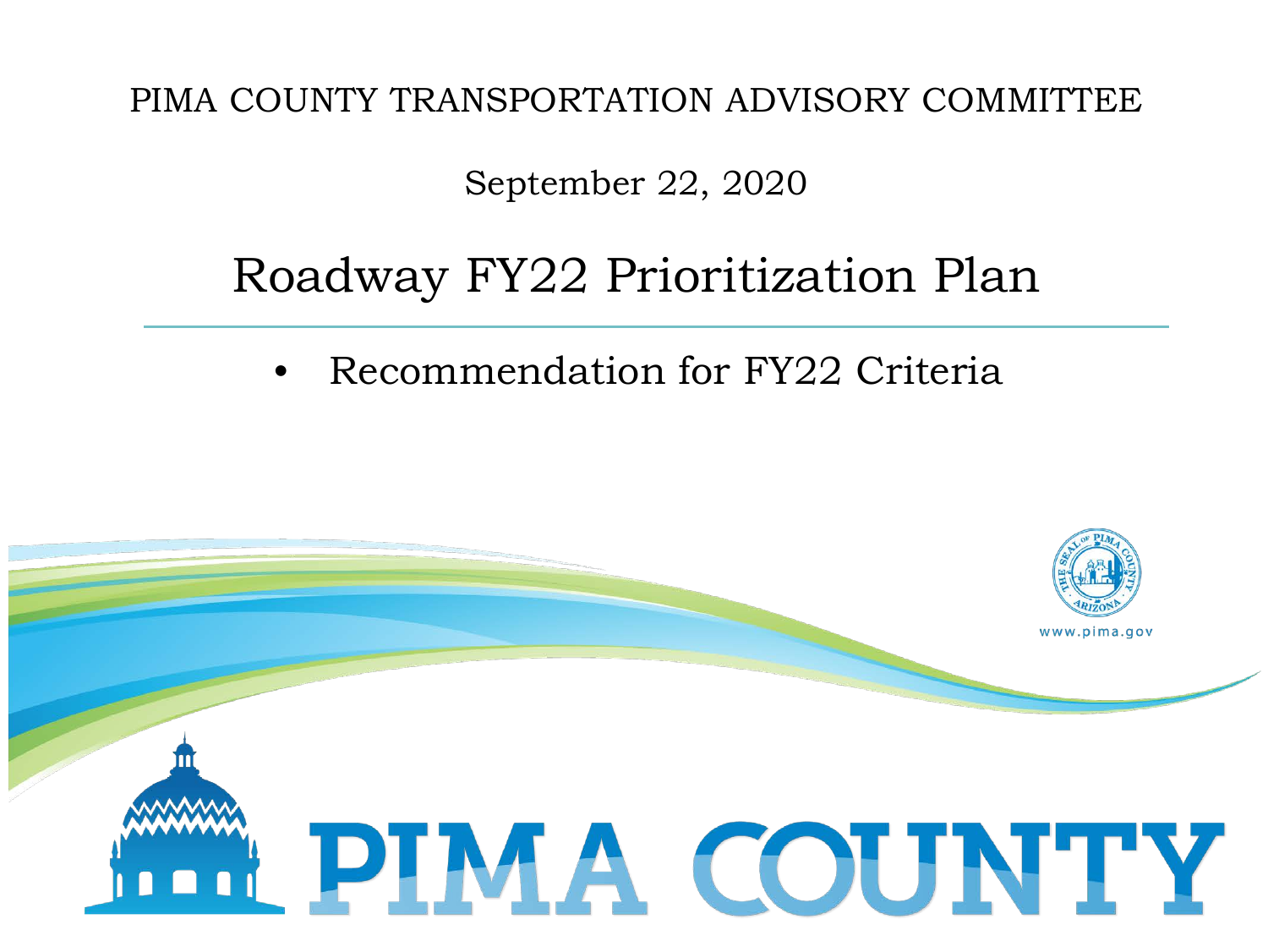

# Proposed FY22 Road List Schedule

| <b>PCTAC Subcommittee Criteria Review</b> | September - November |
|-------------------------------------------|----------------------|
| <b>PCTAC Approval of Criteria</b>         | December             |
| <b>Run Final Scenarios</b>                | January              |
| <b>Prepare Bid Packages</b>               | February – April     |
| <b>Publish Road Lists</b>                 | April                |
| <b>FY22 Bid Packages to Procurement</b>   | May - July           |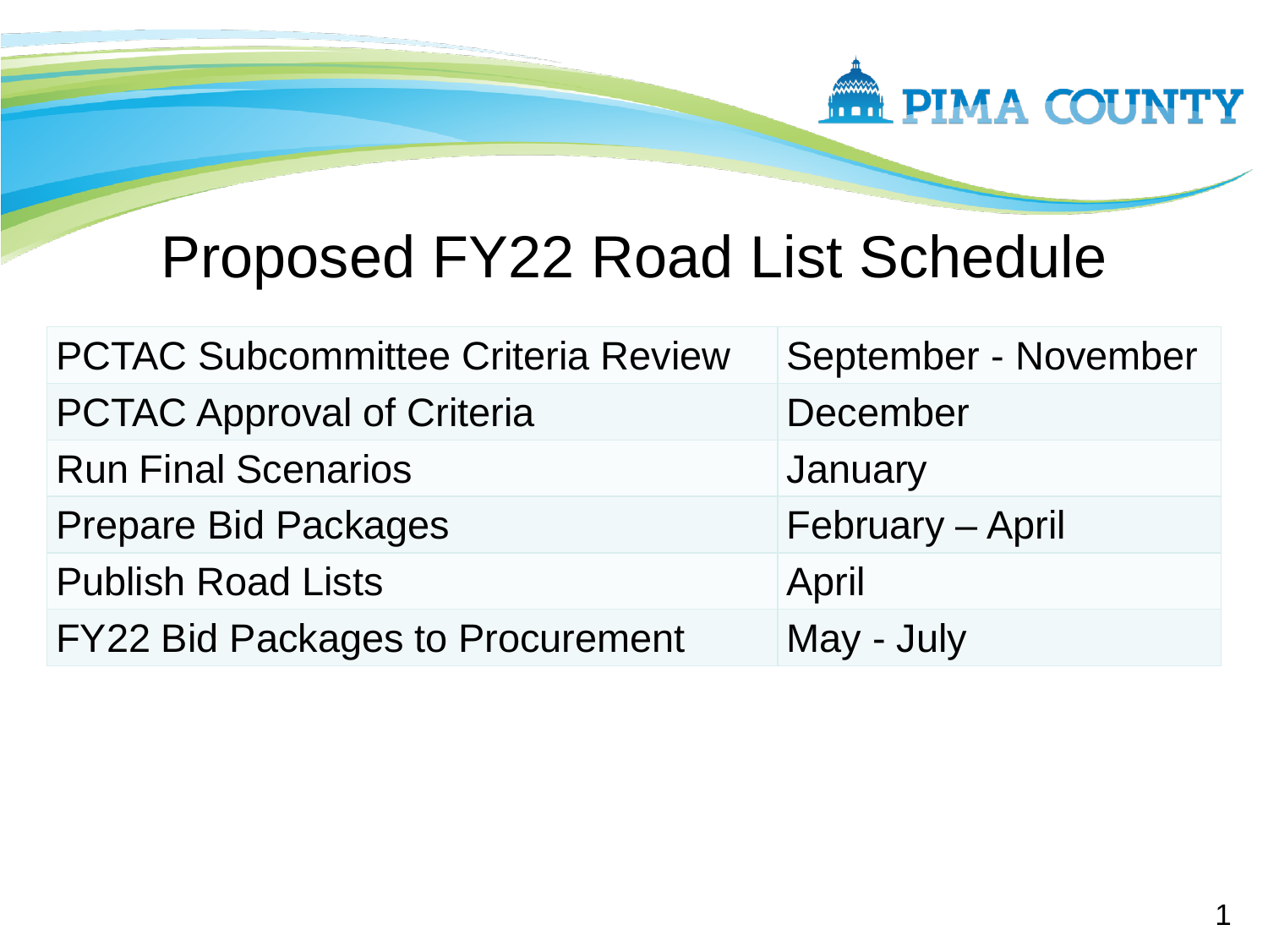

### Staff Recommendations for FY22 Criteria:

- □ Budget split of 58% for Locals and 42% for Arterial-Collectors
- □ Continue with the Worst-First methodology for Locals approved 12/2019
- $\square$  Allow for the flexibility to include a Minor Collector when developing a subdivision bid package if the Minor Collector is not selected for treatment in the Arterial-Collector scenario. The Minor Collector will use Arterial-Collector budget.
- □ Continue with Arterial-Collector criteria approved 4/2019: Generate a road list using StreetSaver algorithms maximizing value, and allow DOT staff to adjust and generate final roads list selection through:
	- o Minimizing mobilization cost by strategic grouping
	- o Minimizing fragmentation of work along arterial-collector roadway segments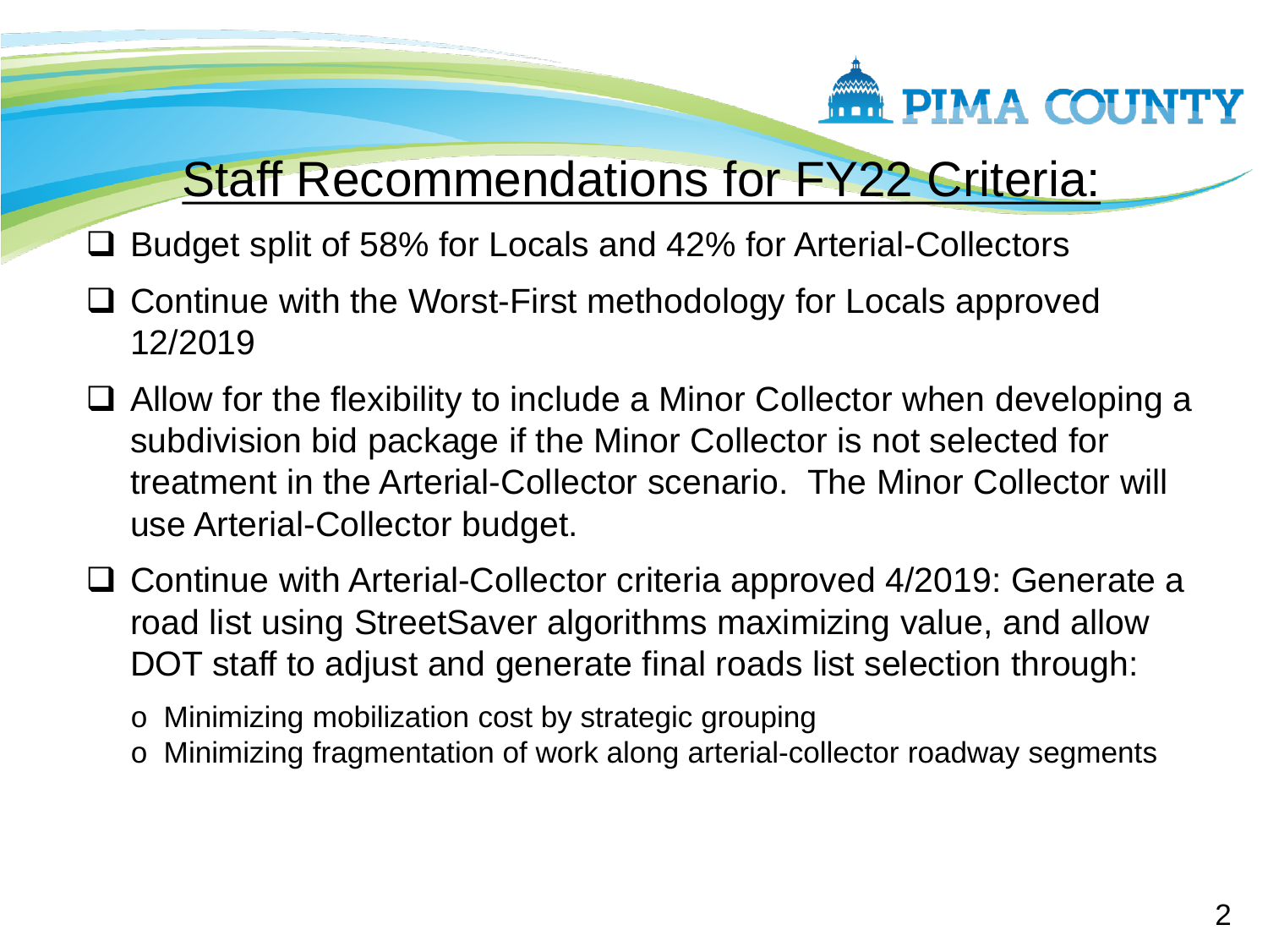

## Budget Changes

| Year    | <b>Pre-COVID</b><br>Plan | <b>Current</b><br><b>Information</b> |  |
|---------|--------------------------|--------------------------------------|--|
| FY19/20 | 26,000,000               | 37,000,000 Actual                    |  |
| FY20/21 | 26,000,000               | 56,000,000 Actual                    |  |
| FY21/22 | 31,000,000               | 13,500,000                           |  |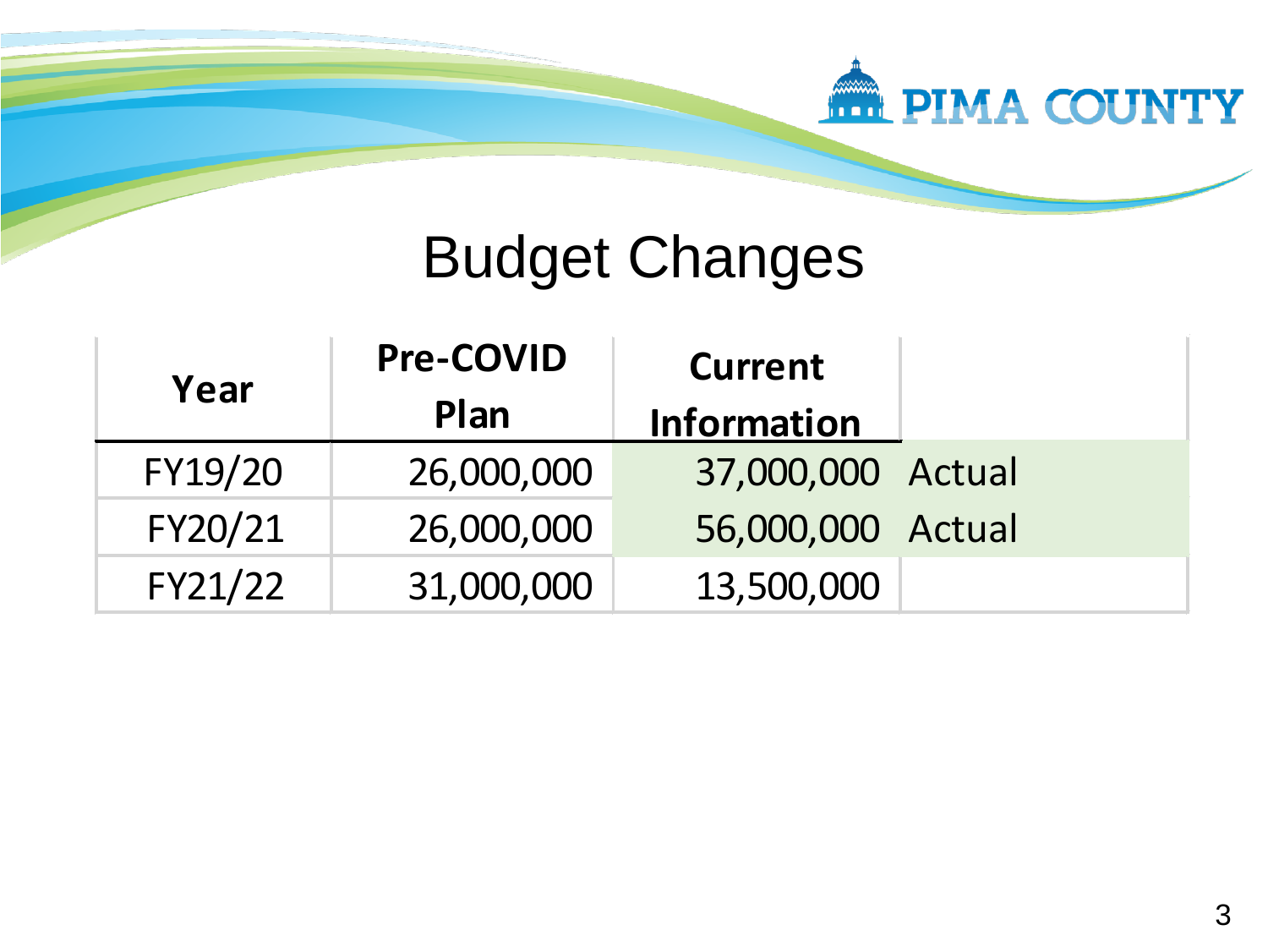

#### Functional Class Changes by ADOT

|                                  | <b>Total Center Line Miles</b> |       |                    |       |
|----------------------------------|--------------------------------|-------|--------------------|-------|
| <b>Functional Classification</b> | <b>Current</b>                 |       | <b>ADOT Change</b> |       |
| Urban High Volume (Other)        | 163                            | 9%    | 163                | 9%    |
| Other Principal Arterial (3)     | 14                             | $1\%$ | 14                 | $1\%$ |
| Minor Arterial (4)               | 37                             | 2%    | 38                 | 2%    |
| Major Collector (5)              | 330                            | 17%   | 349                | 18%   |
| Minor Collector (6)              | 121                            | 6%    | 248                | 13%   |
| Residential/Local                | 1,248                          | 65%   | 1,101              | 58%   |
| Total                            | 1,913                          |       | 1,913              |       |

FY21 Split Local/Arterial Collector Split: 66%-34%

Recommended Split for FY22: 58%-42%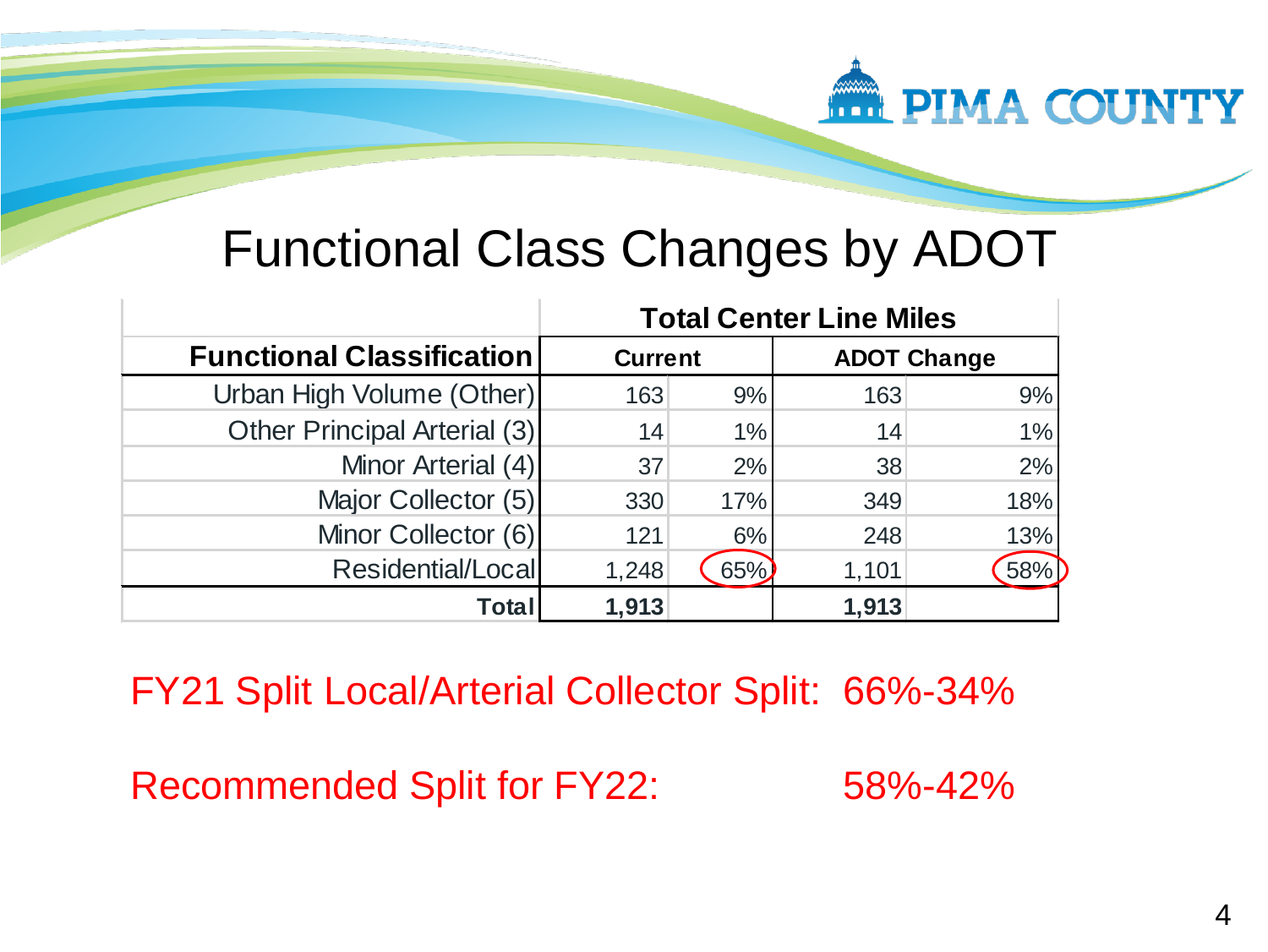

## FY22 Ending PCI

- \$13,500,000 budget
- $58 42$  Split

|                             |    | FY20 FY21 FY22 |    |
|-----------------------------|----|----------------|----|
| Locals                      | 58 | 64             | 63 |
| <b>Arterials-Collectors</b> | 61 | 65             | 64 |